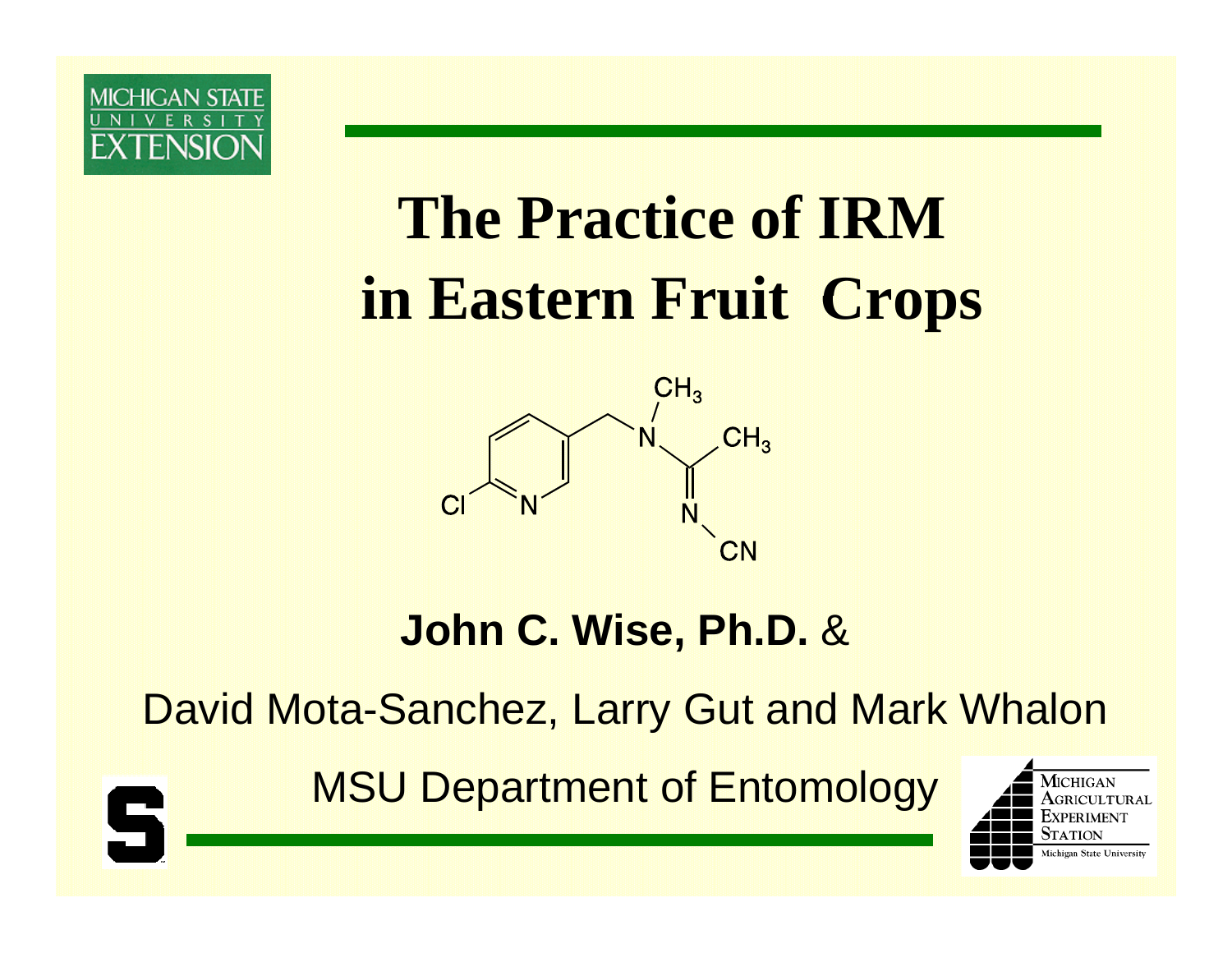#### **Primary Insect Pests of Apples**

**CM**







**PC** 



**A M**

#### **OBLR**



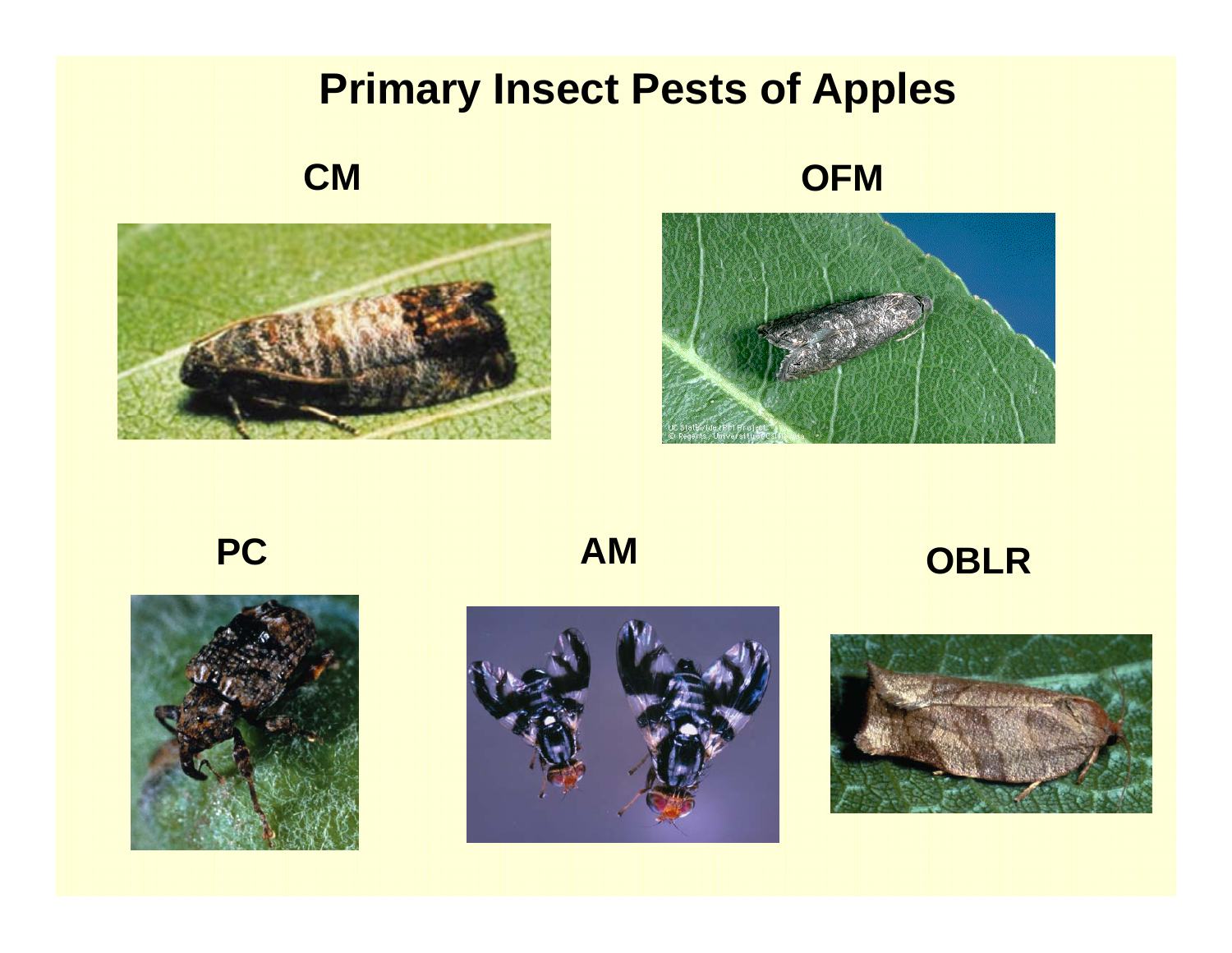#### **Secondary Insect Pests of Apples**

**WALH**



**STLM**

**RAA**





**PLH SJS WAA**





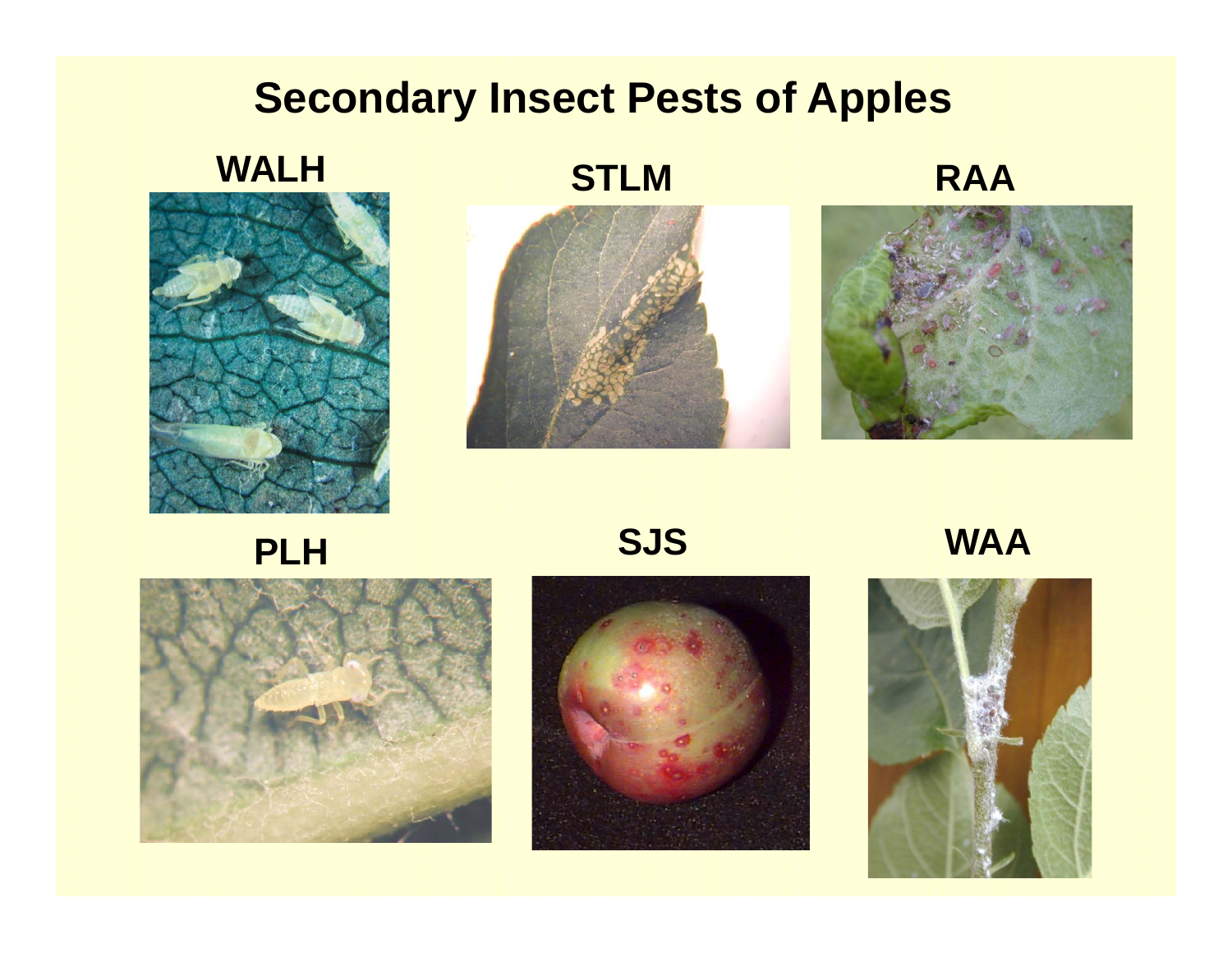

# Primary Drivers of Apple IPM Programs in Michigan

- Control of key direct pest: Codling moth.
- Control other direct pests (OBLR, OFM, PC, AM).
- Manage secondary pests when needed.
- Develop programs that are economically sustainable.
- Optimize strategies for resistance management

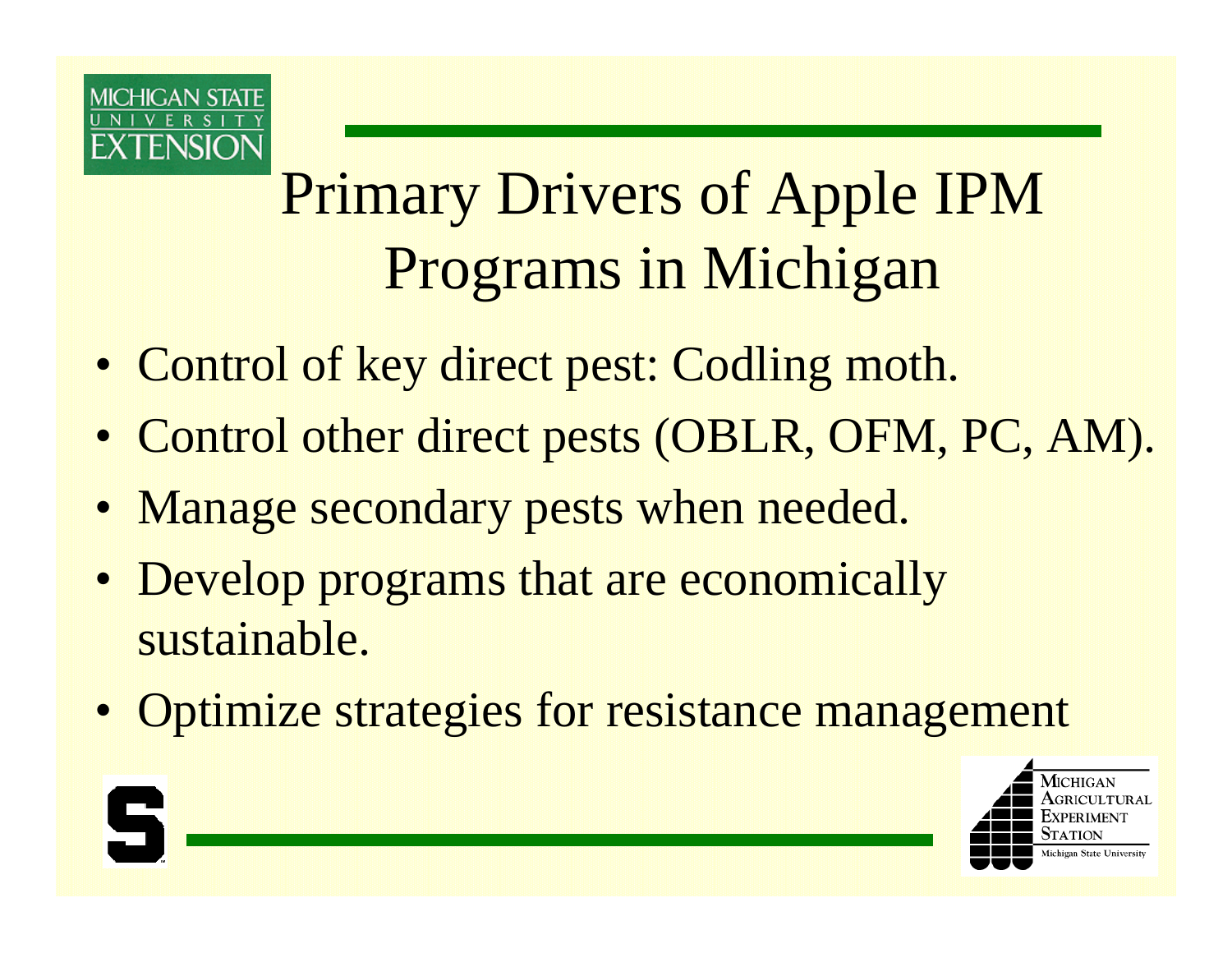## **Rejected loads: 2000 - 2004**







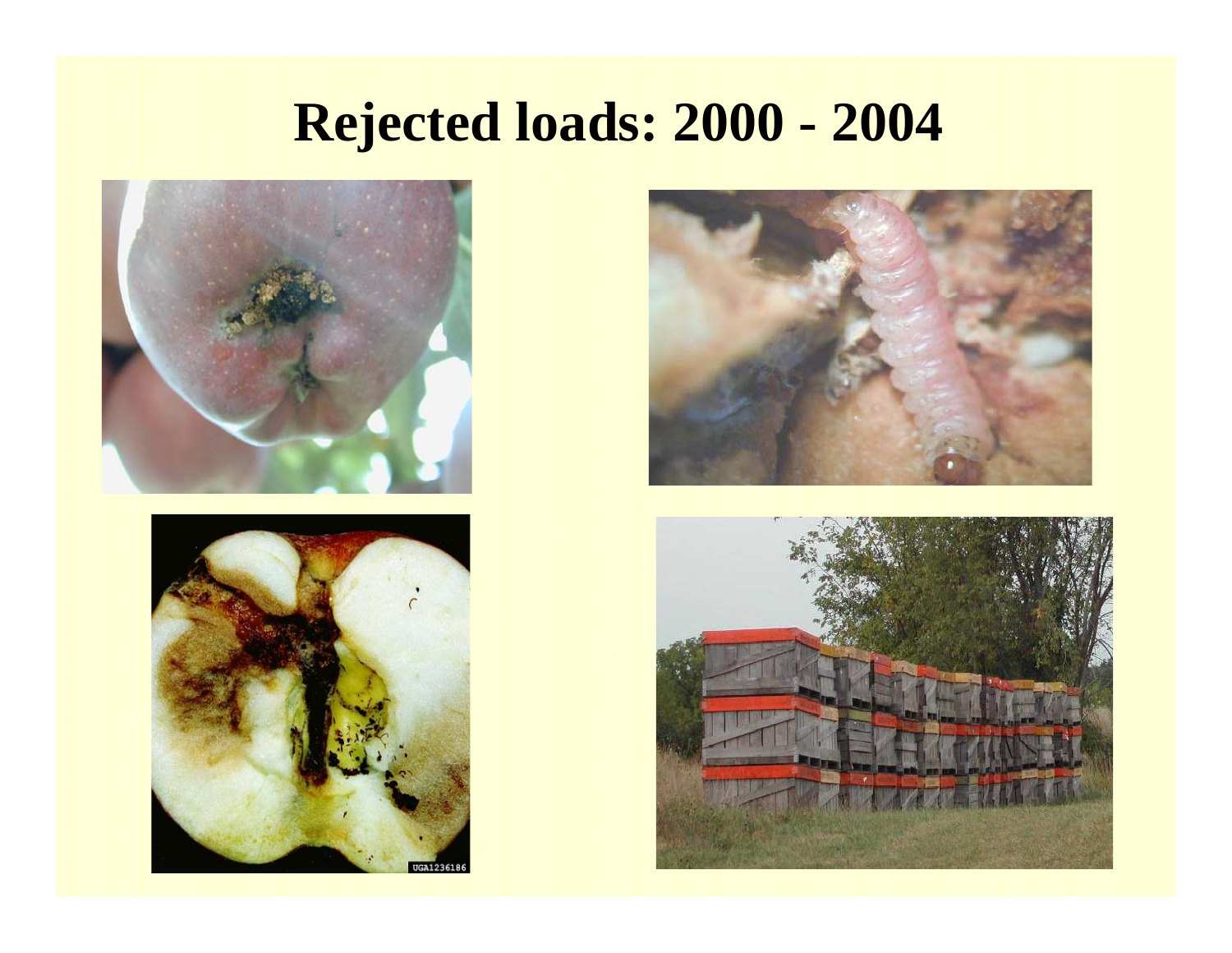## CM Susceptibility to Azinphosmethyl in MI, 2001

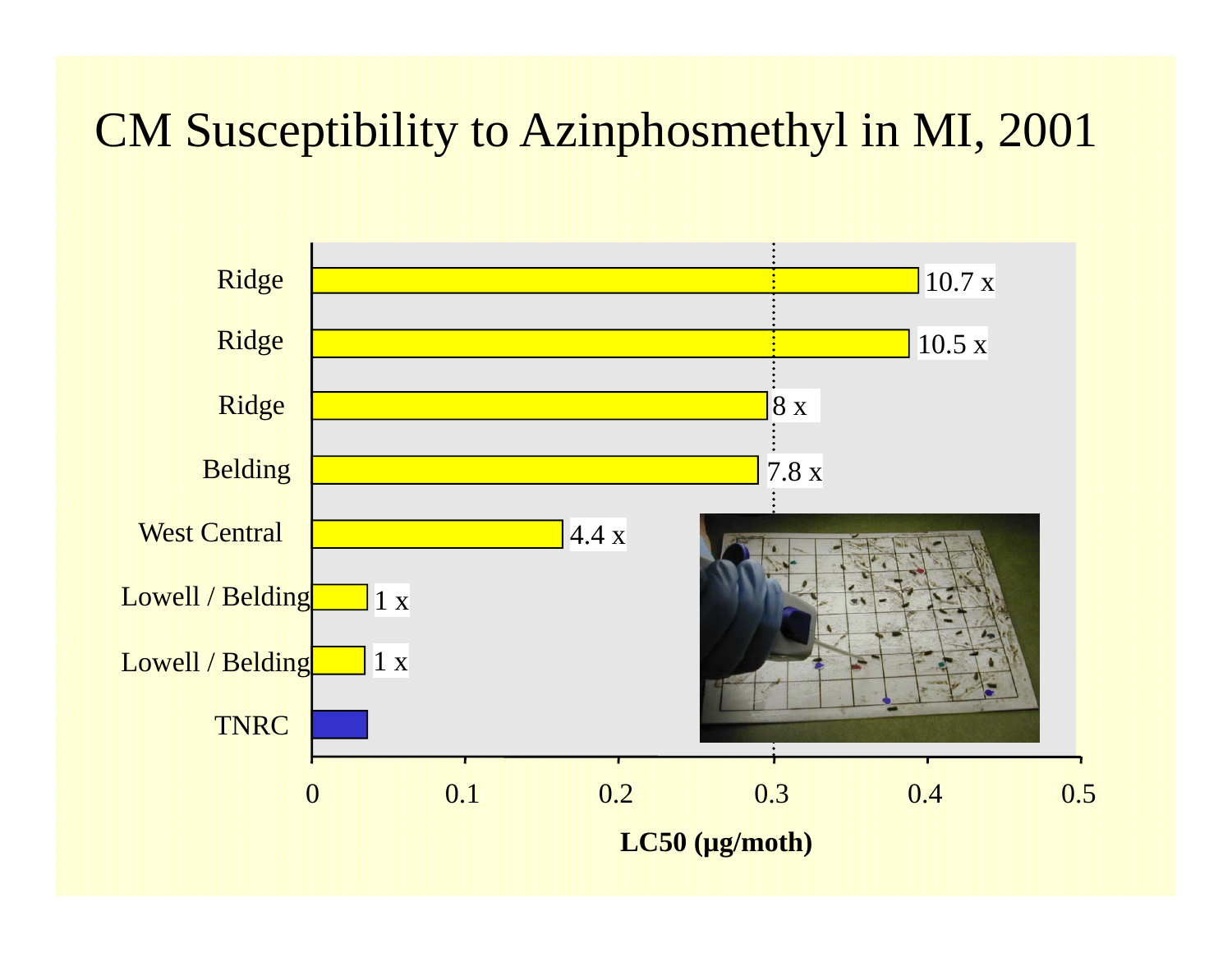#### Awareness of Cross Resistance



**(Mota-Sanchez et al.** 2008. *Pest Manag Sci* 64:881–890.)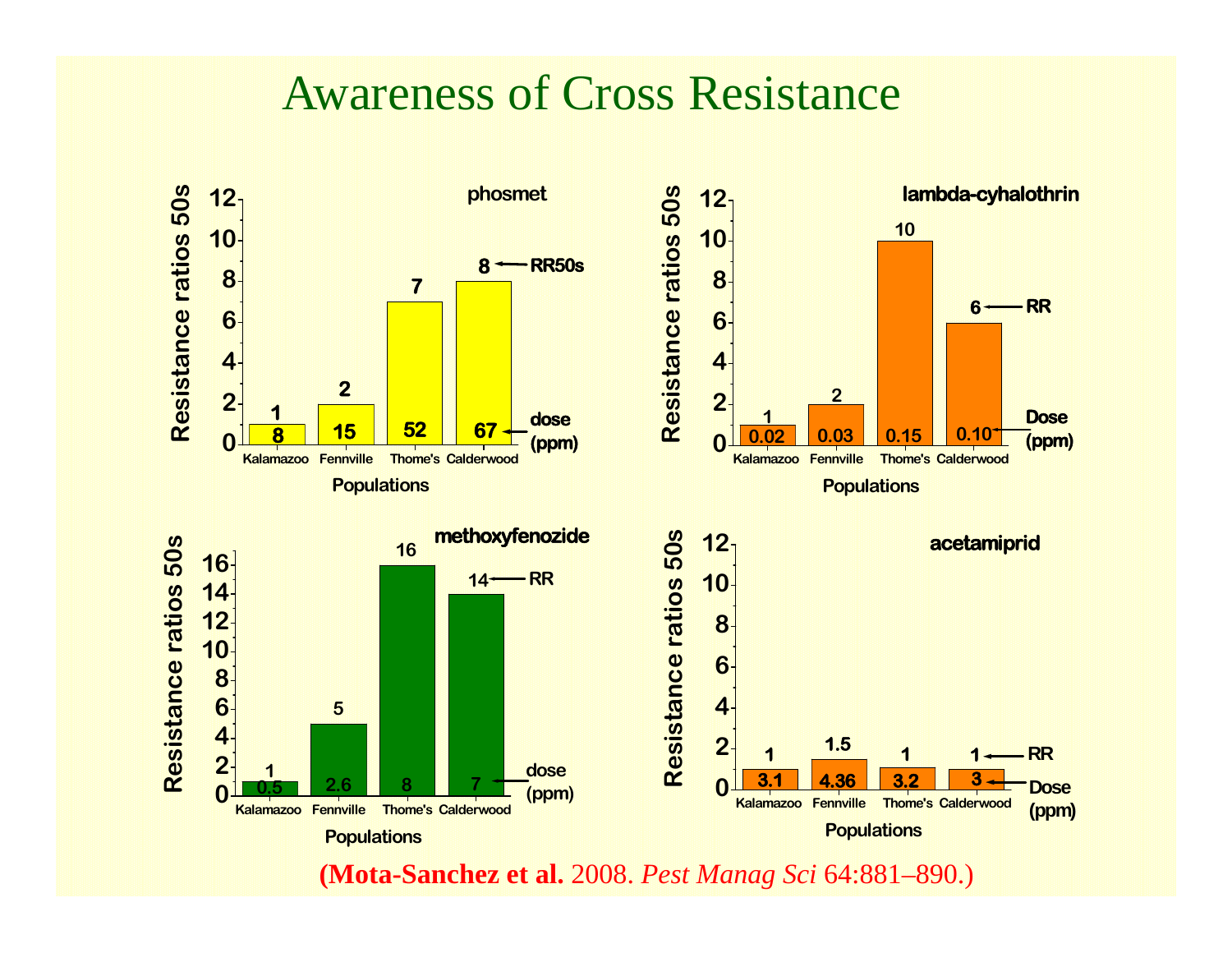

# Criteria for Successful IRM Programs

- Select high performance tools for CM control.
- Rotate insecticide MOA between generations.
- Select complementary partners within a given CM generation:
	- Optimize CM control
	- Cover secondary pests

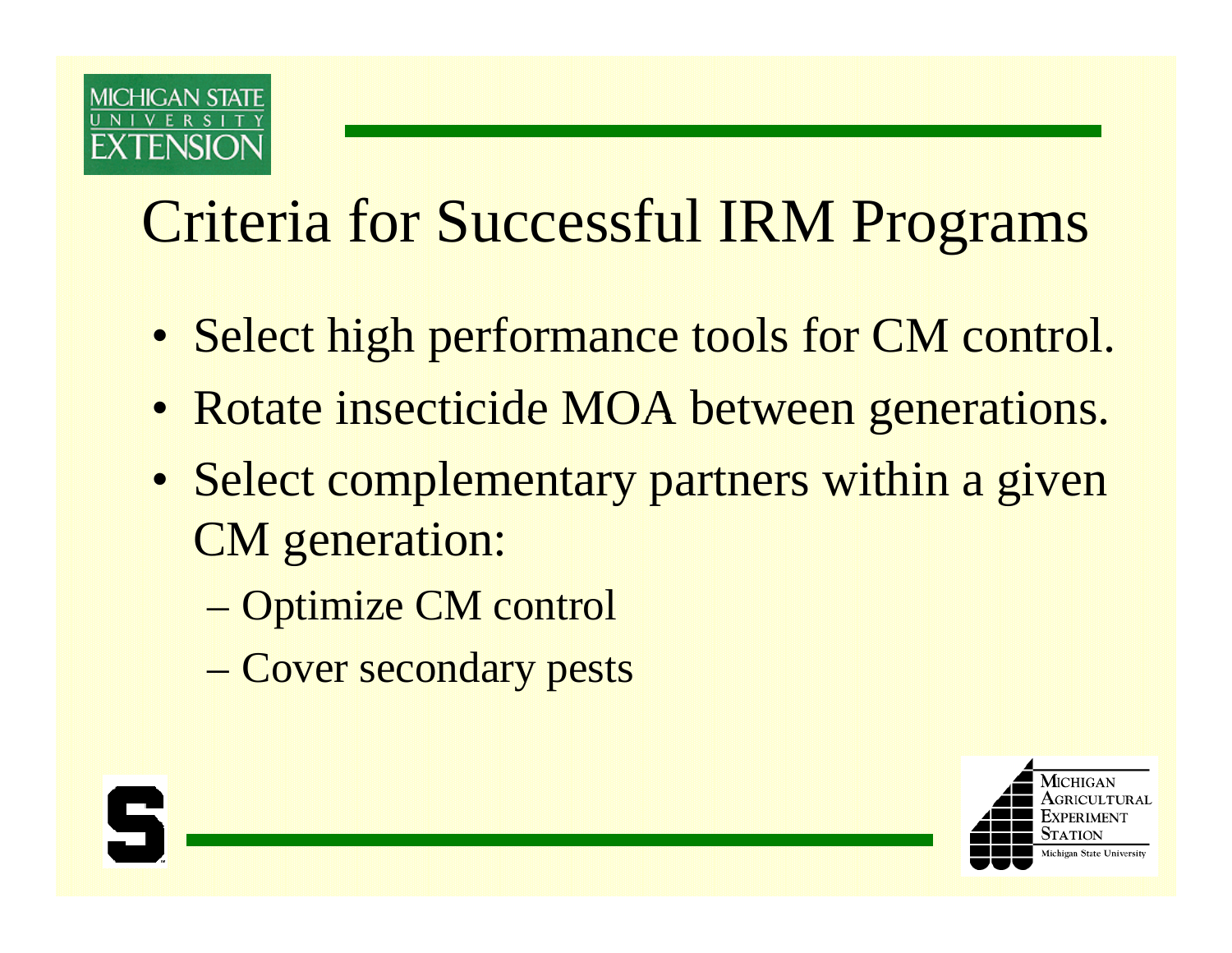# **Codling Moth Control Options**

## **1st G ti Generation**

- Rimon
- Calypso/Assail/Clutch
- CM virus
- Delegate
- Altacor/Belt
- Organophosphates
- Pyrethroids
- Voliam flexi
- Tourismo
- Leverage

## **2nd G ti Generation**

- Rimon
- Calypso/Assail • Calypso/Assail<br>• Delegate
- Delegate
- Altacor/Belt
- Organophosphates
- Voliam flexi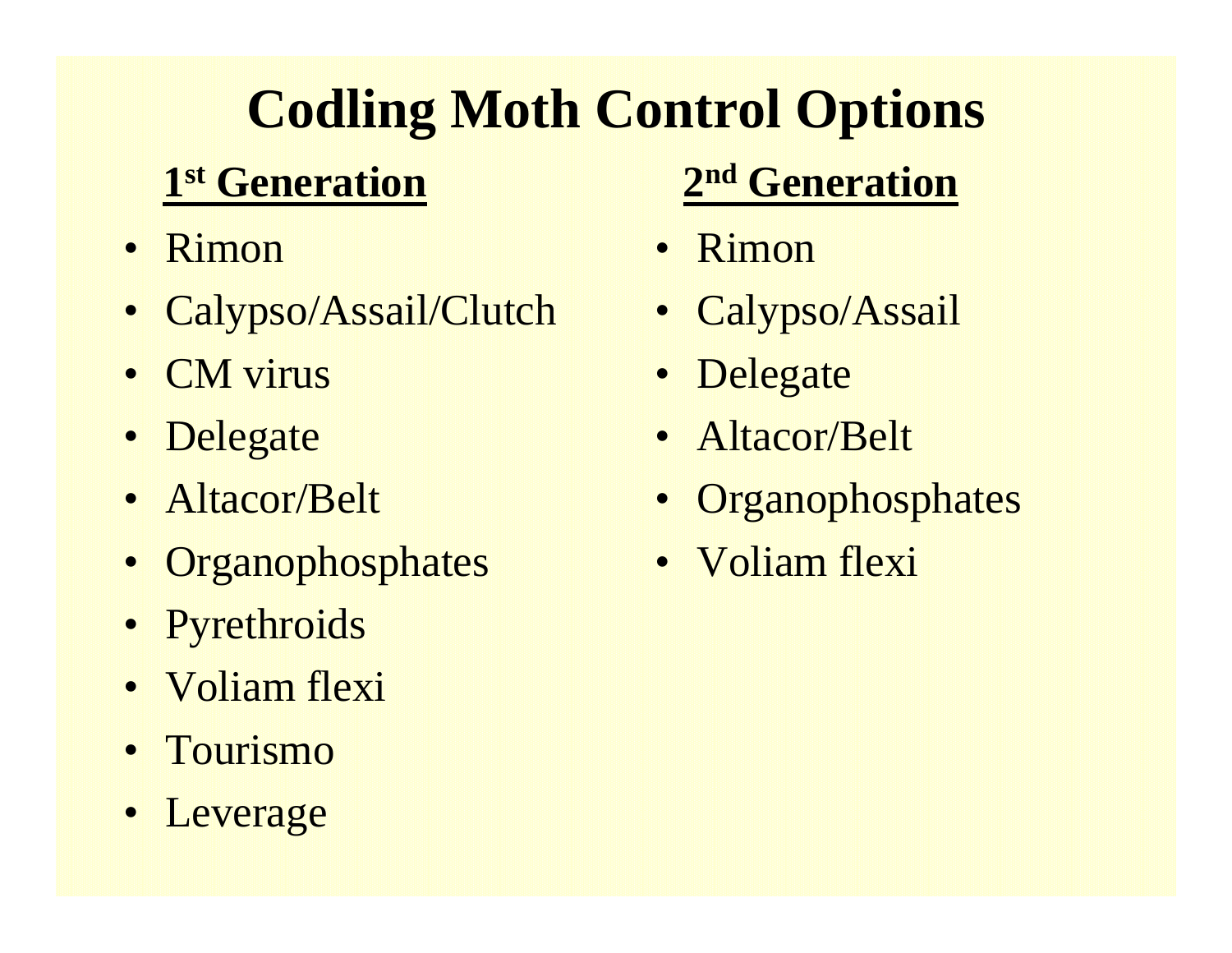| <b>OFM</b><br><b>OBLR PC</b><br><b>AM STLM</b><br>RAA LH<br><b>SJS</b><br><b>TPB</b><br><b>Insecticide CM</b><br><b>Avaunt</b><br>$* *$<br>$* *$<br>* * *<br>$\star$<br>$\star$<br>$* *$<br>$\star$<br>$\star$<br><b>Intrepid</b><br>$* *$<br>$* *$<br>* * *<br>$* *$<br><b>Movento</b><br>* * *<br>$* *$<br>* * *<br>$* *$<br><b>Esteem</b><br>$* *$<br>$* *$<br>* * *<br>$* *$<br>$\star$<br>$\star$<br><b>Rimon</b><br>* * *<br>* * *<br>$* *$<br>$\star$<br>$\star$<br>$\star$<br><b>Assail</b><br>* * *<br>* * *<br>* * *<br>* * *<br>* * *<br>* * *<br>* * *<br>$* *$<br>$* *$<br><b>Calypso</b><br>* * *<br>* * *<br>* * *<br>* * *<br>* * * *<br>* * *<br>$* *$<br>* * *<br>$* *$<br><b>Delegate</b><br>$***$<br>* * *<br>* * *<br>$\pmb{\star}$<br>$* *$<br>$* *$<br>$\pmb{\star}$<br><b>Proclaim</b><br>$* *$<br>$* *$<br>* * *<br>$* *$<br><b>Altacor</b><br>*** ***<br>$***$<br>$* *$<br>$\star$<br>$\ast$ | <b>Relative activity spectrum for new materials - Apple</b> |       |       |       |  |         |       |  |         |  |  |
|------------------------------------------------------------------------------------------------------------------------------------------------------------------------------------------------------------------------------------------------------------------------------------------------------------------------------------------------------------------------------------------------------------------------------------------------------------------------------------------------------------------------------------------------------------------------------------------------------------------------------------------------------------------------------------------------------------------------------------------------------------------------------------------------------------------------------------------------------------------------------------------------------------------------|-------------------------------------------------------------|-------|-------|-------|--|---------|-------|--|---------|--|--|
|                                                                                                                                                                                                                                                                                                                                                                                                                                                                                                                                                                                                                                                                                                                                                                                                                                                                                                                        |                                                             |       |       |       |  |         |       |  |         |  |  |
|                                                                                                                                                                                                                                                                                                                                                                                                                                                                                                                                                                                                                                                                                                                                                                                                                                                                                                                        |                                                             |       |       |       |  |         |       |  |         |  |  |
|                                                                                                                                                                                                                                                                                                                                                                                                                                                                                                                                                                                                                                                                                                                                                                                                                                                                                                                        |                                                             |       |       |       |  |         |       |  |         |  |  |
|                                                                                                                                                                                                                                                                                                                                                                                                                                                                                                                                                                                                                                                                                                                                                                                                                                                                                                                        |                                                             |       |       |       |  |         |       |  |         |  |  |
|                                                                                                                                                                                                                                                                                                                                                                                                                                                                                                                                                                                                                                                                                                                                                                                                                                                                                                                        |                                                             |       |       |       |  |         |       |  |         |  |  |
|                                                                                                                                                                                                                                                                                                                                                                                                                                                                                                                                                                                                                                                                                                                                                                                                                                                                                                                        |                                                             |       |       |       |  |         |       |  |         |  |  |
|                                                                                                                                                                                                                                                                                                                                                                                                                                                                                                                                                                                                                                                                                                                                                                                                                                                                                                                        |                                                             |       |       |       |  |         |       |  |         |  |  |
|                                                                                                                                                                                                                                                                                                                                                                                                                                                                                                                                                                                                                                                                                                                                                                                                                                                                                                                        |                                                             |       |       |       |  |         |       |  |         |  |  |
|                                                                                                                                                                                                                                                                                                                                                                                                                                                                                                                                                                                                                                                                                                                                                                                                                                                                                                                        |                                                             |       |       |       |  |         |       |  |         |  |  |
|                                                                                                                                                                                                                                                                                                                                                                                                                                                                                                                                                                                                                                                                                                                                                                                                                                                                                                                        |                                                             |       |       |       |  |         |       |  |         |  |  |
|                                                                                                                                                                                                                                                                                                                                                                                                                                                                                                                                                                                                                                                                                                                                                                                                                                                                                                                        | <b>Belt</b>                                                 | * * * | * * * | $* *$ |  | $\star$ | $* *$ |  | $\star$ |  |  |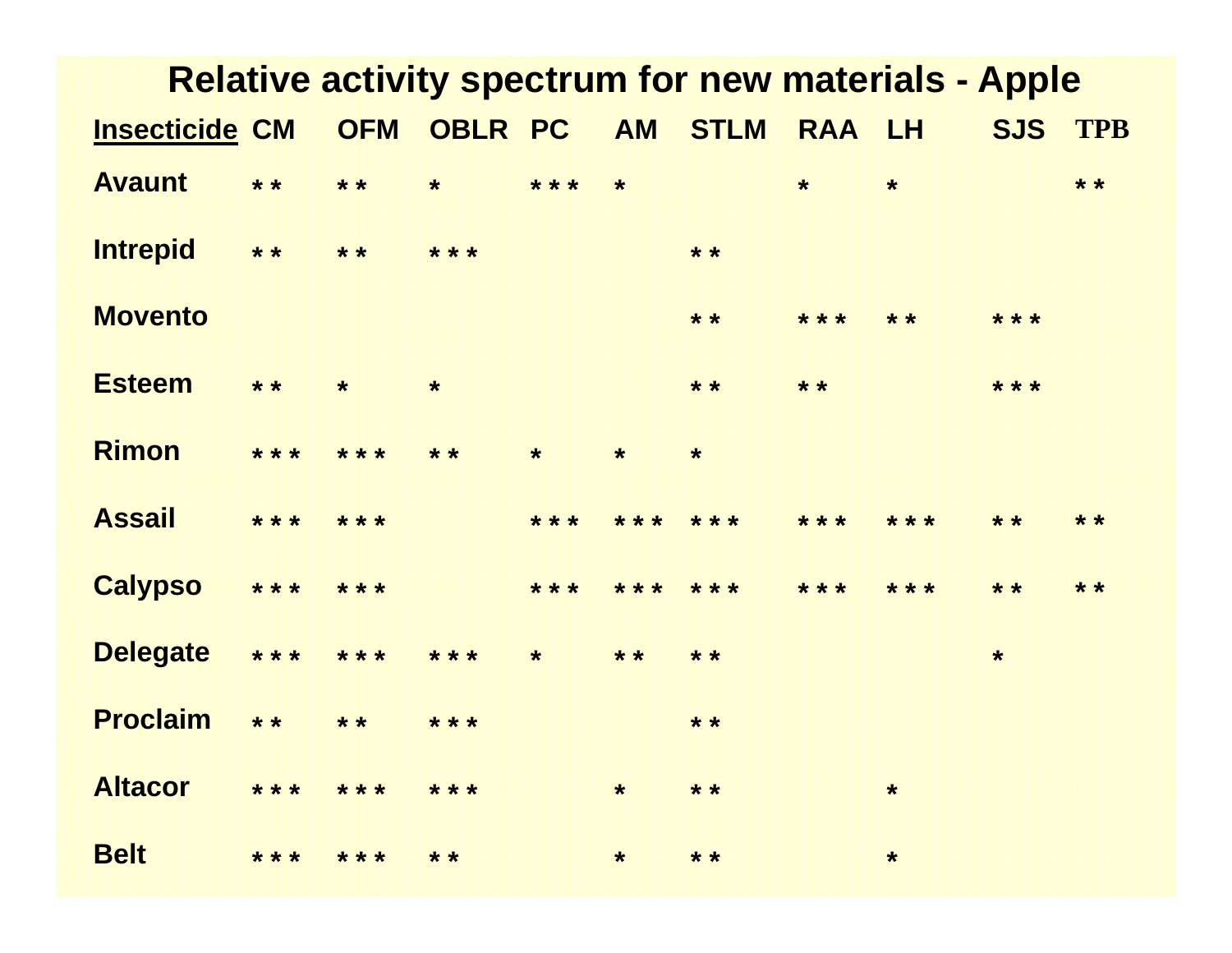## **Partnering for Broad Spectrum Control**

#### **Spring:**

### $CM + PC + aphids$

- Neonics/CM virus
- Neonics / Altacor
- Voliam Flexi

#### **Summer:**

#### $CM/OFM + AM + STLM$

- Voliam flexi / Altacor
- Neonics/Delegate
- Neonics / Belt

#### **OBLR +CM**

- Rimon / Delegate
- Rimon / Belt
- Proclaim / Neonics

## $CM/OFM + SJS$

- $\bullet$  /Assail
- Belt/Tourismo
- Leverage/Warrior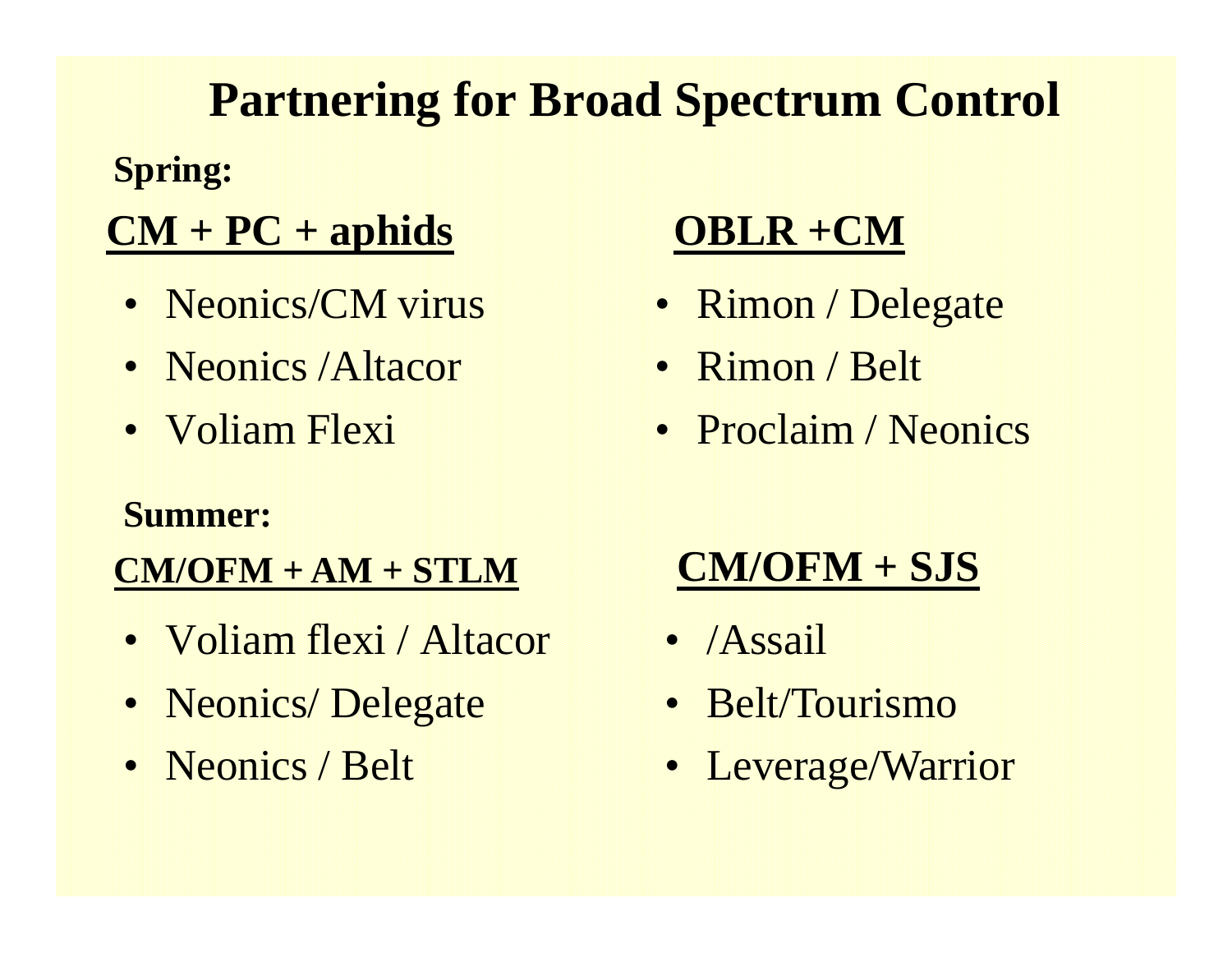### Seasonal Program Under Resistance Management

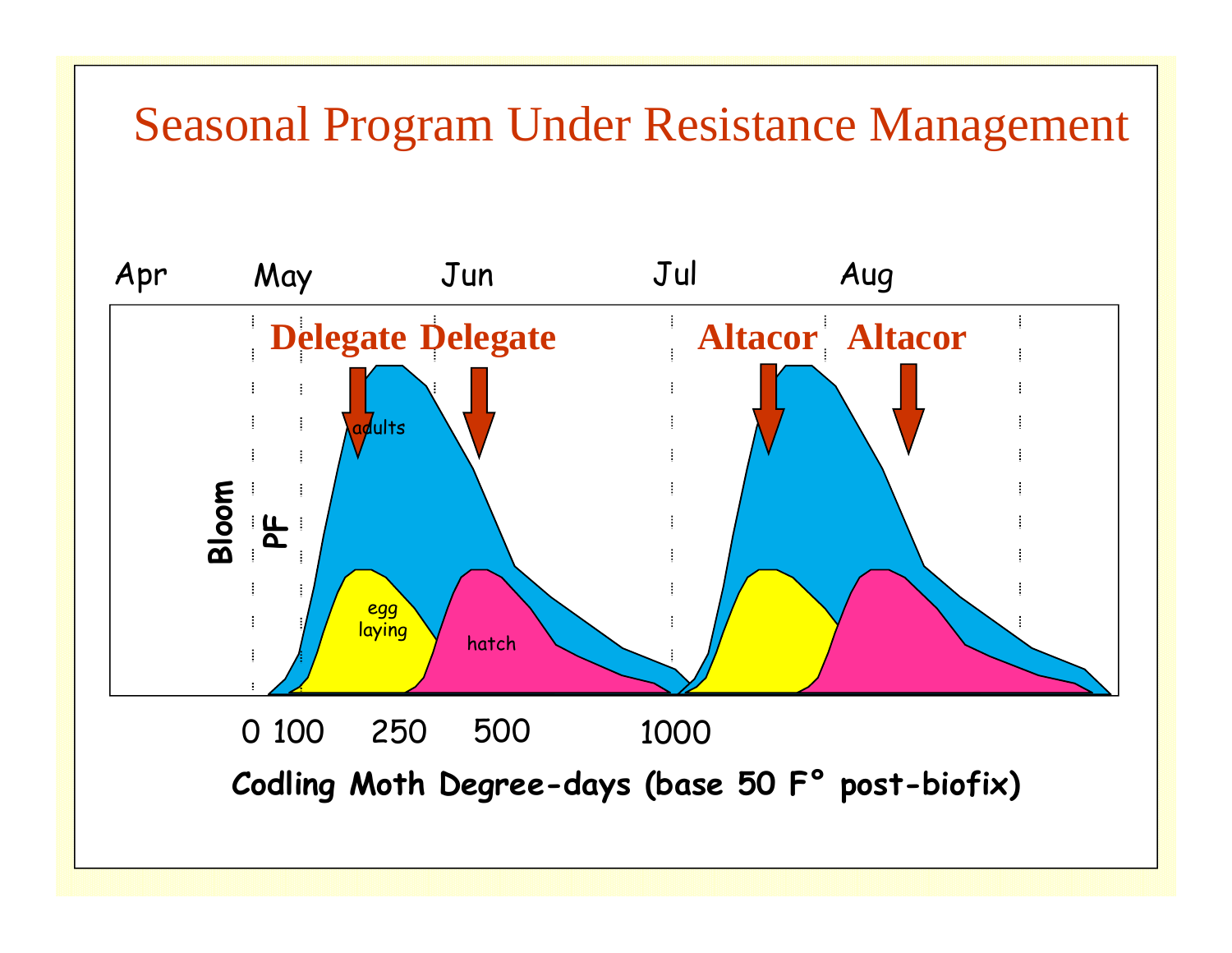## Seasonal Program Under Resistance Management (with OBLR, PC, and aphids present)

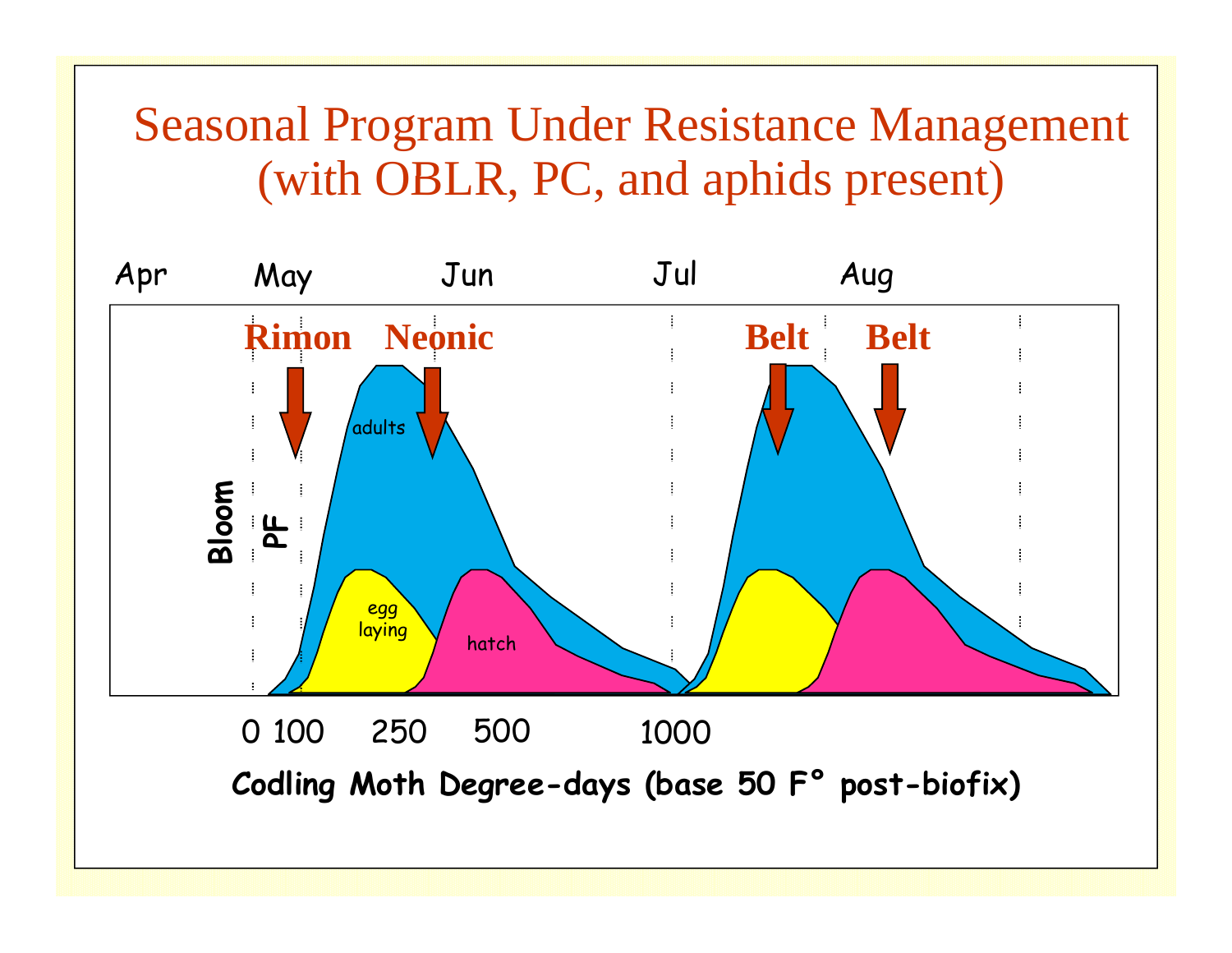## **Seasonal Program Under Resistance Management** (with OBLR and apple maggot, SJS present)

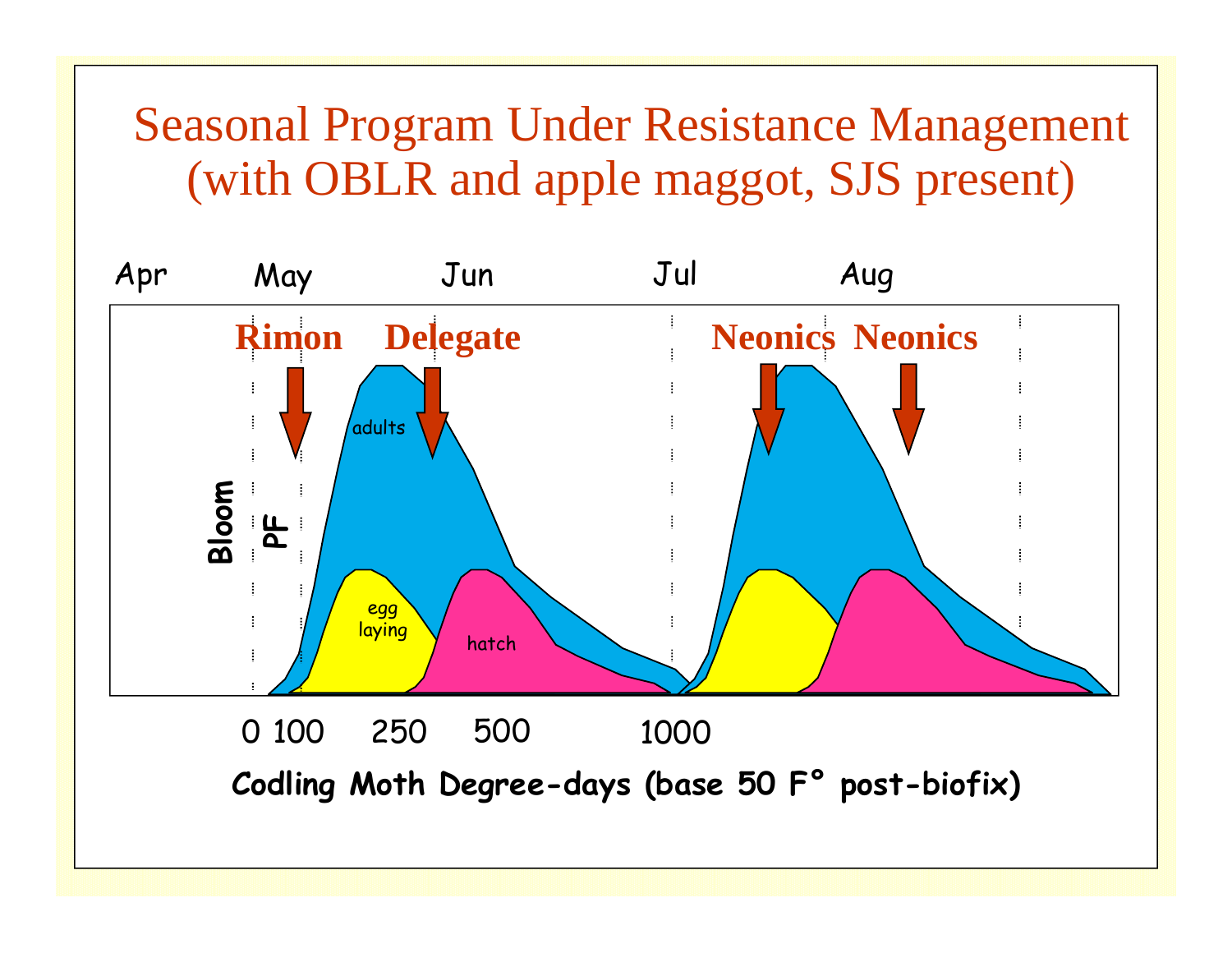## **Seasonal Program Under Resistance Management**

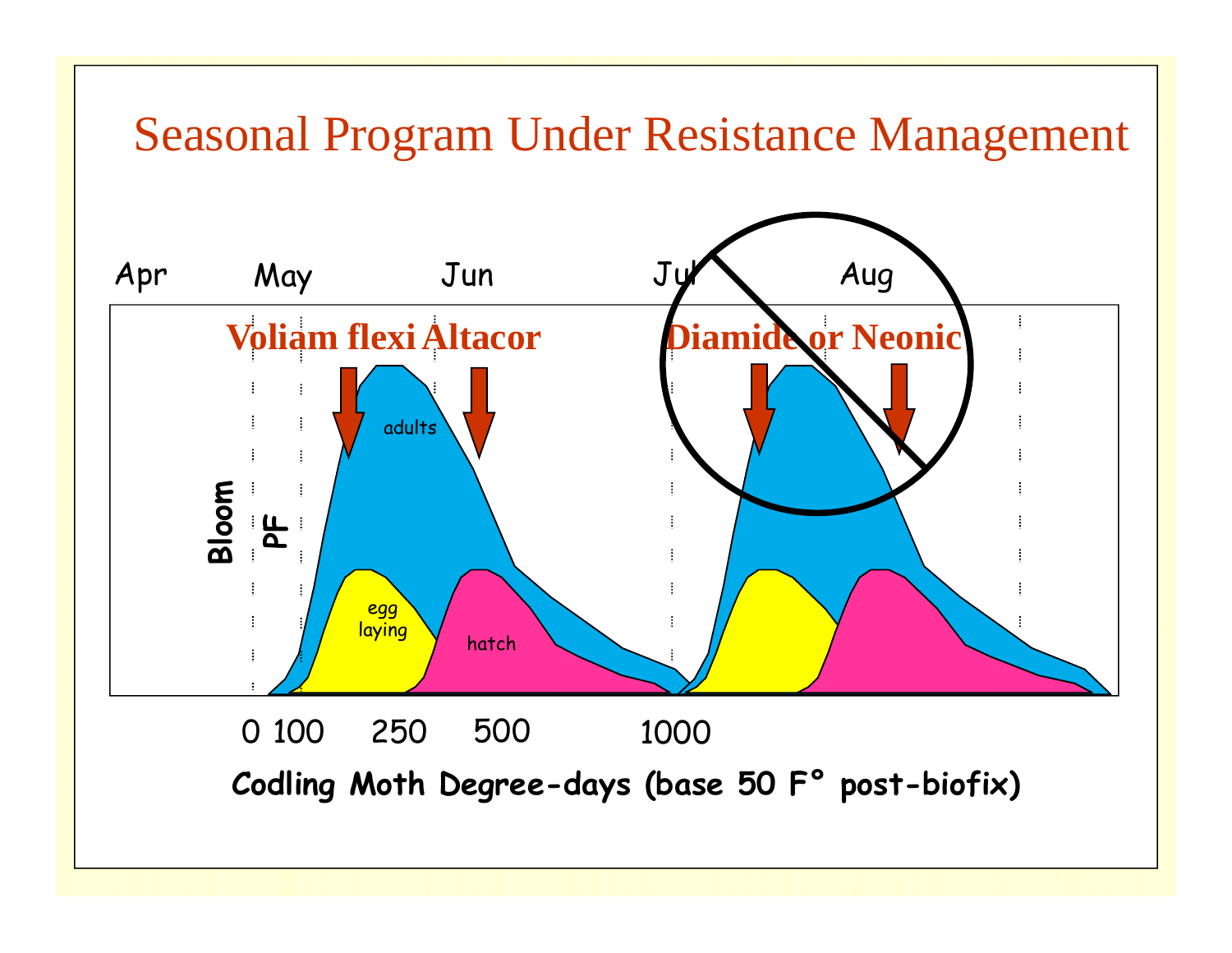## **Seasonal Program Under Resistance Management**

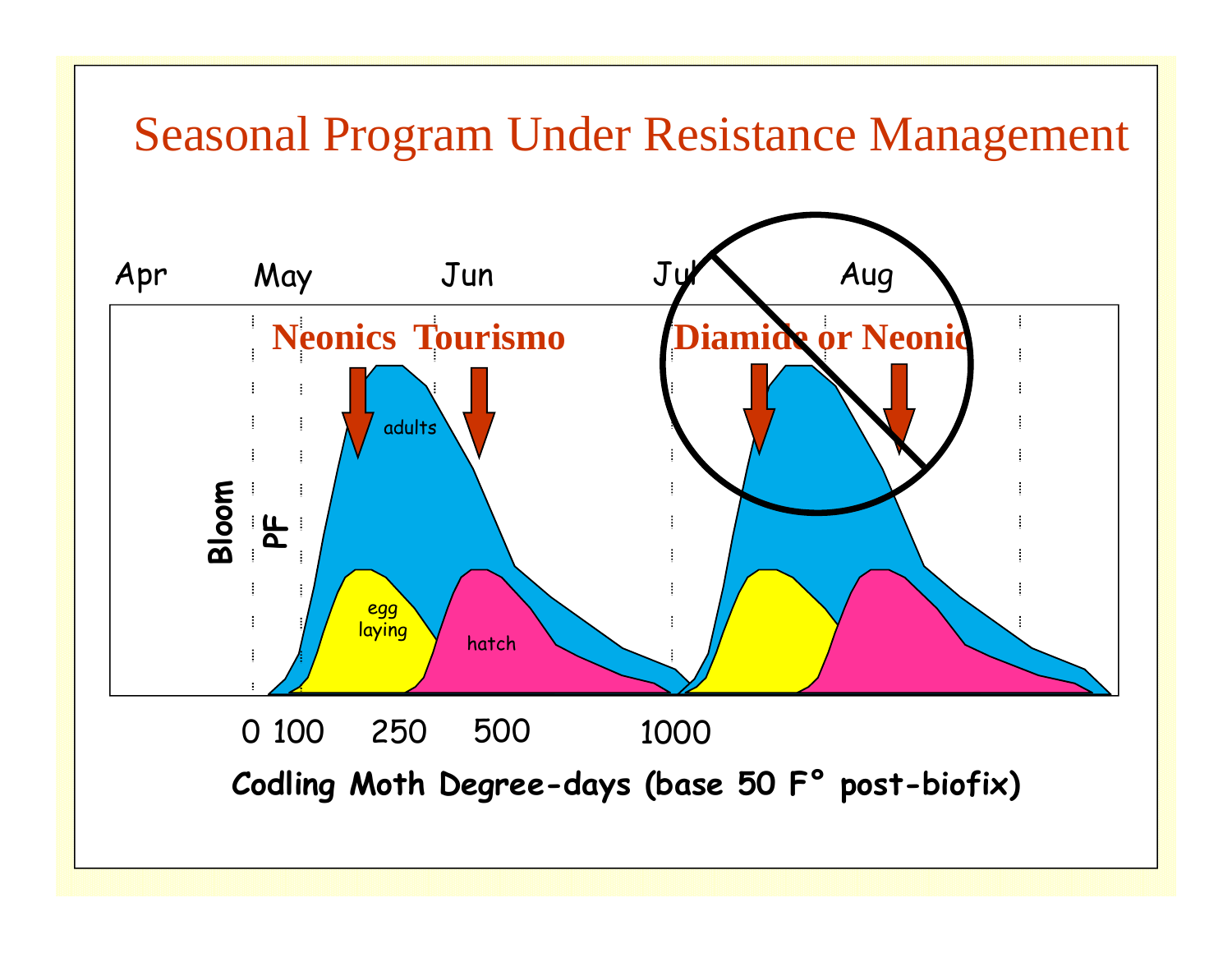#### **Resistance Management Incompatibility Chart**

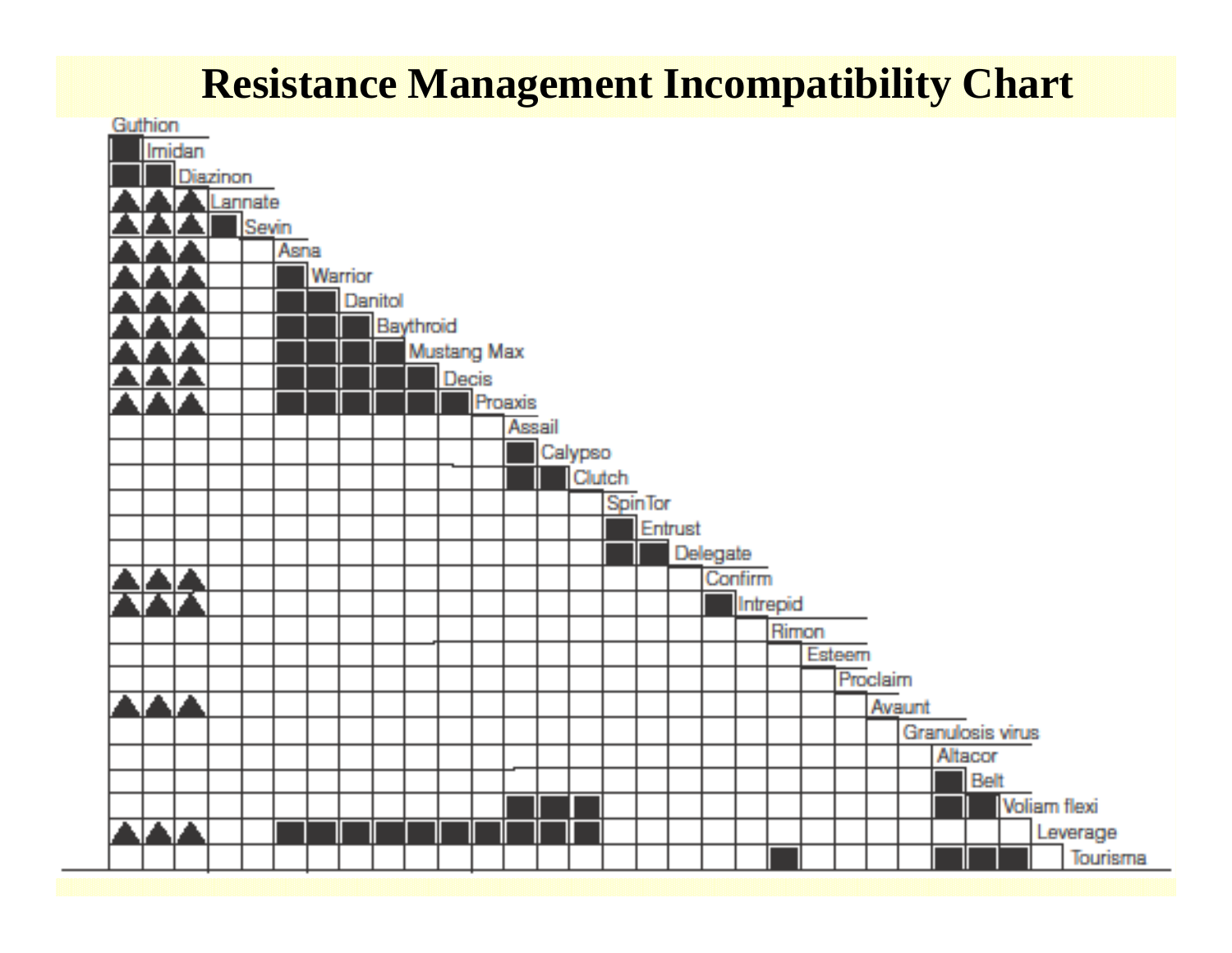## Resistance Shortens Residual Activity of Insecticides

![](_page_17_Figure_1.jpeg)

**Fig 2. Mean and SE of codling moth larval entries in fruit exposed to** infestation of the Fennville and Calderwood populations after a spray  **of azinphos methyl(Guthion 50 WP, 1.12 kg AI / ha).**

**(Mota-Sanchez et al.** 2008. *Pest Manag Sci* 64:881–890.)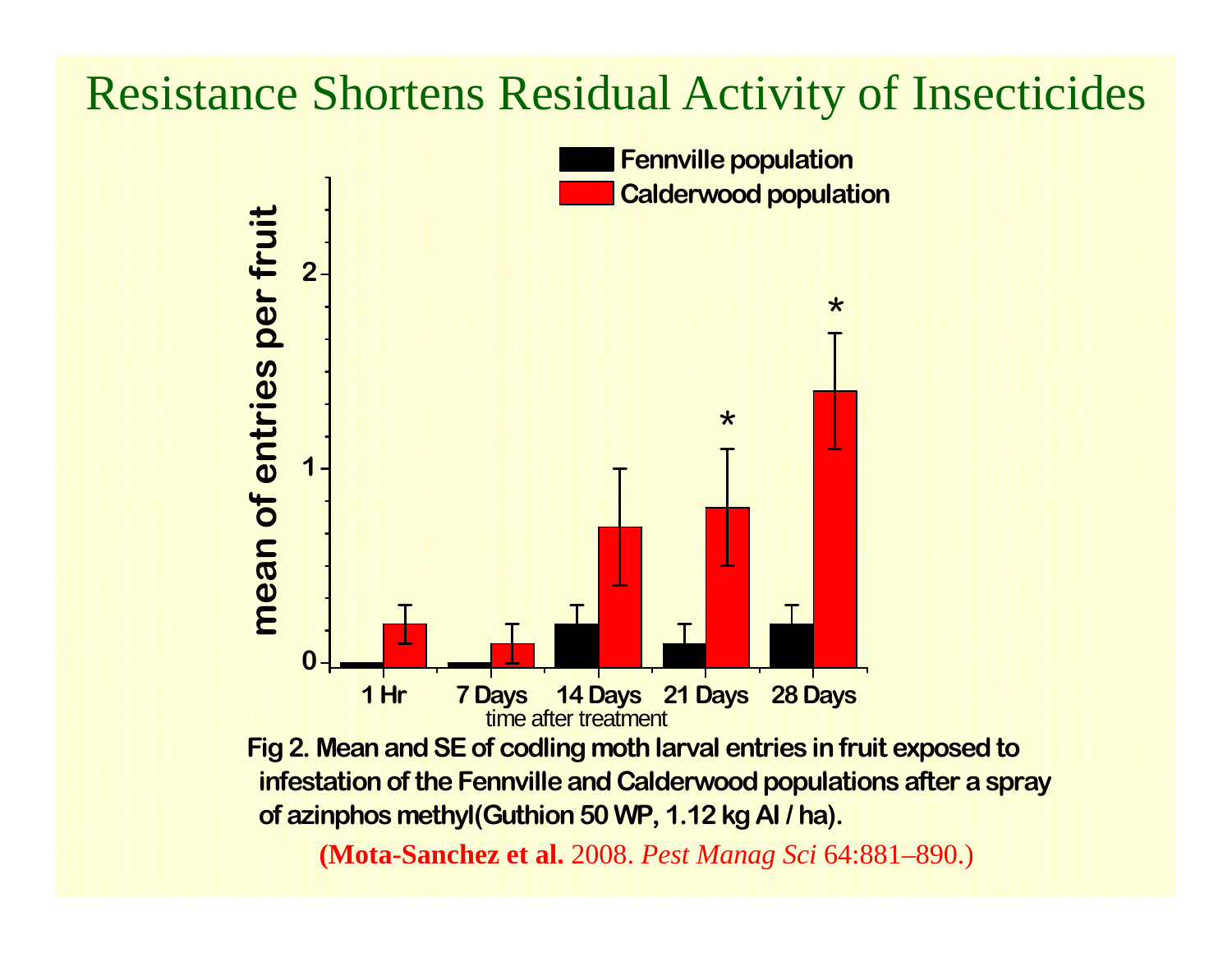#### Ridge *Monitoring for* Belding *Resistance* **SW**  $\mathbf{SW}$ Ridge NW $\textbf{SW}$ **WC** NW NW **WC WC WC** TNRC $\operatorname{SE}$  $\operatorname{SE}$ 0 10 20 30 40 50 60 70 80 90 100 Kalamazoo**Percent corrected mortality**